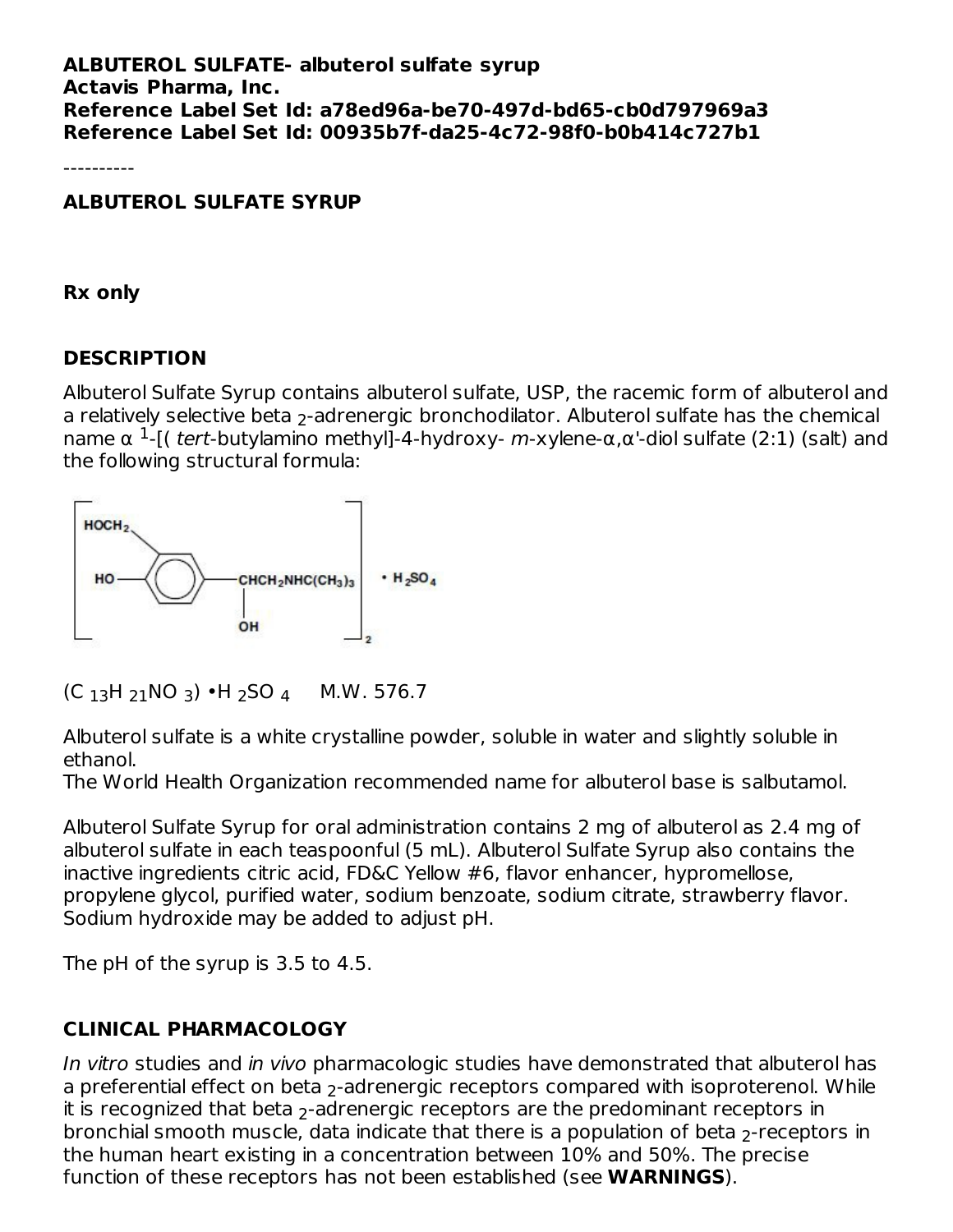The pharmacologic effects of beta-adrenergic agonist drugs, including albuterol, are at least in part attributable to stimulation through beta-adrenergic receptors of intracellular adenyl cyclase, the enzyme that catalyzes the conversion of adenosine triphosphate (ATP) to cyclic-3', 5'-adenosine monophosphate (cyclic AMP). Increased cyclic AMP levels are associated with relaxation of bronchial smooth muscle and inhibition of release of mediators of immediate hypersensitivity from cells, especially from mast cells.

Albuterol has been shown in most controlled clinical trials to have more effect on the respiratory tract, in the form of bronchial smooth muscle relaxation, than isoproterenol at comparable doses while producing fewer cardiovascular effects.

Albuterol is longer acting than isoproterenol in most patients by any route of administration because it is not a substrate for the cellular uptake processes for catecholamines nor for catechol- O-methyl transferase.

## **Preclinical**

Intravenous studies in rats with albuterol sulfate have demonstrated that albuterol crosses the blood brain barrier and reaches brain concentrations amounting to approximately 5.0% of the plasma concentrations. In structures outside the brain barrier (pineal and pituitary glands), albuterol concentrations were found to be 100 times those in the whole brain.

Studies in laboratory animals (minipigs, rodents, and dogs) have demonstrated the occurrence of cardiac arrhythmias and sudden death (with histologic evidence of myocardial necrosis) when beta-agonists and methylxanthines are administered concurrently. The clinical significance of these findings is unknown.

## **Pharmacokinetics**

Albuterol is rapidly absorbed after oral administration of 10 mL of albuterol sulfate syrup (4 mg of albuterol) in normal volunteers. Maximum plasma concentrations of about 18 ng/mL of albuterol are achieved within 2 hours, and the drug is eliminated with a half-life of about 5 hours.

In other studies, the analysis of urine samples of patients given 8 mg of tritiated albuterol orally showed that 76% of the dose was excreted over three days, with the majority of the dose being excreted within the first 24 hours. Sixty percent of this radioactivity was shown to be the metabolite. Feces collected over this period contained 4% of the administered dose.

## **Clinical Trials**

In controlled clinical trials in patients with asthma, the onset of improvement in pulmonary function, as measured by maximum midexpiratory flow rate (MMEF) and forced expiratory volume in 1 second (FEV  $_1$ ), was within 30 minutes after a dose of albuterol sulfate syrup, with peak improvement occurring between 2 and 3 hours. In a controlled clinical trial involving 55 children, clinically significant improvement (defined as maintaining a 15% or more increase in FEV  $_{\rm 1}$  and a 20% or more increase in MMEF over baseline values) continued to be recorded up to 6 hours. No decrease in the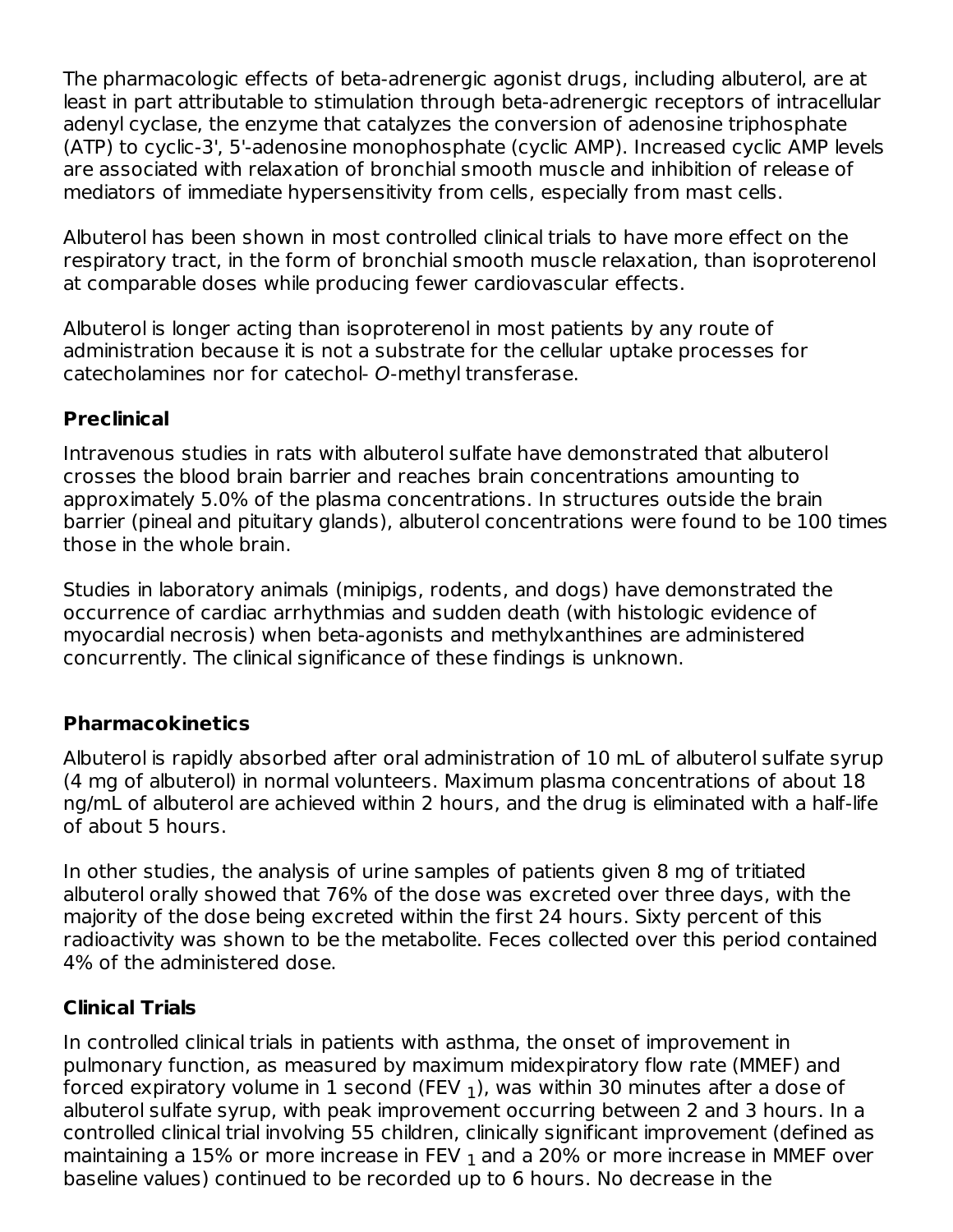baseline values) continued to be recorded up to 6 hours. No decrease in the effectiveness was reported in one uncontrolled study of 32 children who took albuterol sulfate syrup for a 3-month period.

## **INDICATIONS AND USAGE**

Albuterol Sulfate Syrup is indicated for the relief of bronchospasm in adults and children 2 years of age and older with reversible obstructive airway disease.

## **CONTRAINDICATIONS**

Albuterol Sulfate Syrup is contraindicated in patients with a history of hypersensitivity to albuterol or any of its components.

## **WARNINGS**

#### **Cardiovascular Effects**

Albuterol Sulfate Syrup, like all other beta-adrenergic agonists, can produce a clinically significant cardiovascular effect in some patients as measured by pulse rate, blood pressure, and/or symptoms. Although such effects are uncommon after administration of albuterol sulfate syrup at recommended doses, if they occur, the drug may need to be discontinued. In addition, beta-agonists have been reported to produce electrocardiogram (ECG) changes, such as flattening of the T wave, prolongation of the QTc interval, and ST segment depression. The clinical significance of these findings is unknown.

Therefore, Albuterol Sulfate Syrup, like all sympathomimetic amines, should be used with caution in patients with cardiovascular disorders, especially coronary insufficiency, cardiac arrhythmias, and hypertension.

#### **Deterioration of Asthma**

Asthma may deteriorate acutely over a period of hours or chronically over several days or longer. If the patient needs more doses of albuterol sulfate syrup than usual, this may be a marker of destabilization of asthma and requires reevaluation of the patient and treatment regimen, giving special consideration to the possible need for antiinflammatory treatment, e.g., corticosteroids.

#### **Paradoxical Bronchospasm**

Albuterol Sulfate Syrup can produce paradoxical bronchospasm, which may be life threatening. If paradoxical bronchospasm occurs, albuterol sulfate syrup should be discontinued immediately and alternative therapy instituted.

#### **Use of Anti-Inflammatory Agents**

The use of beta-adrenergic agonist bronchodilators alone may not be adequate to control asthma in many patients. Early consideration should be given to adding antiinflammatory agents, e.g., corticosteroids.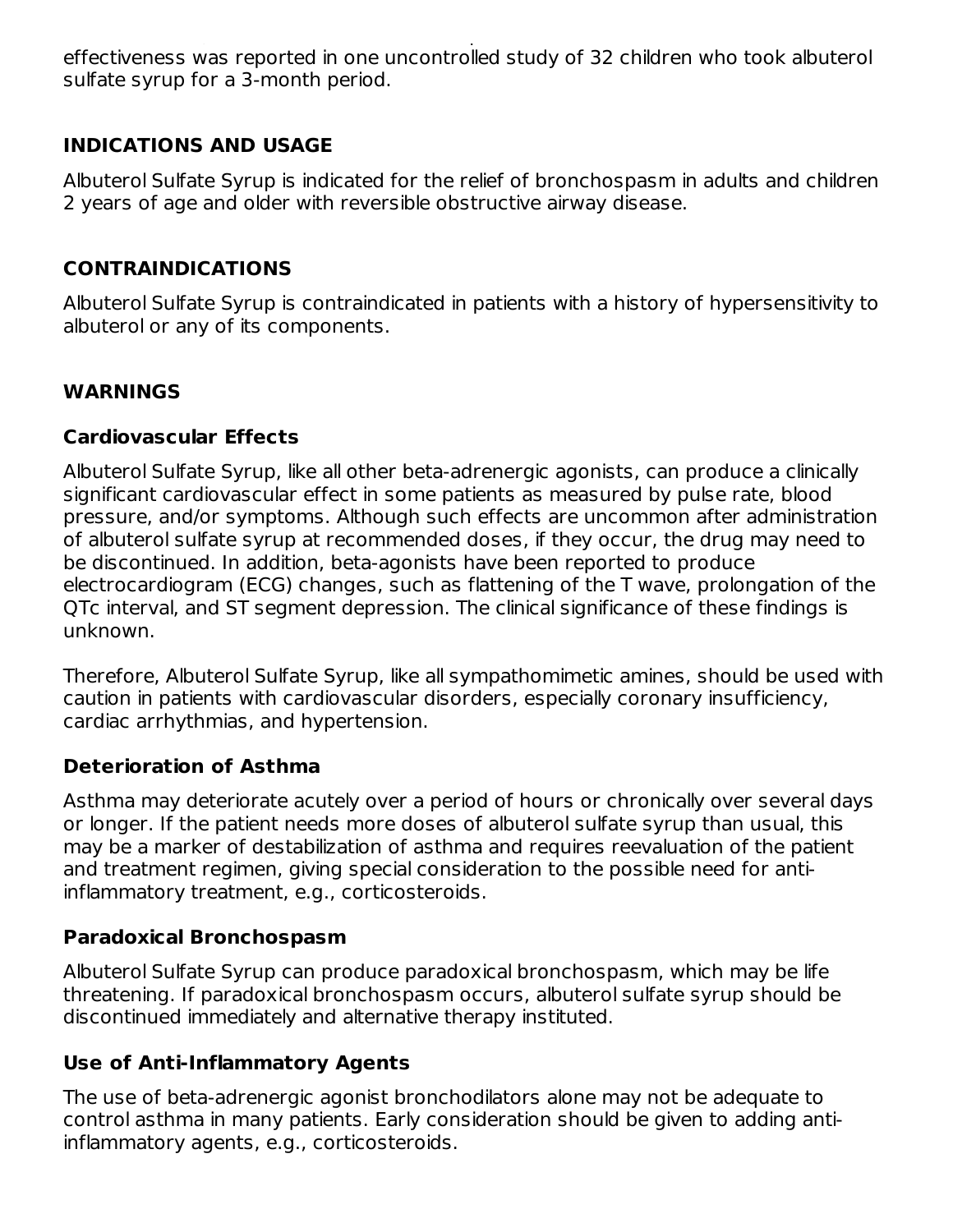## **Immediate Hypersensitivity Reactions**

Immediate hypersensitivity reactions may occur after administration of albuterol, as demonstrated by rare cases of urticaria, angioedema, rash, bronchospasm, and oropharyngeal edema. Albuterol, like other beta-adrenergic agonists, can produce a significant cardiovascular effect in some patients, as measured by pulse rate, blood pressure, symptoms, and/or electrocardiographic changes. Rarely, erythema multiforme and Stevens-Johnson syndrome have been associated with the administration of albuterol sulfate in children.

## **PRECAUTIONS**

## **General**

Albuterol, as with all sympathomimetic amines, should be used with caution in patients with cardiovascular disorders, especially coronary insufficiency, cardiac arrhythmias, and hypertension; in patients with convulsive disorders, hyperthyroidism, or diabetes mellitus; and in patients who are unusually responsive to sympathomimetic amines. Clinically significant changes in systolic and diastolic blood pressure have been seen in individual patients and could be expected to occur in some patients after use of any beta-adrenergic bronchodilator.

Large doses of intravenous albuterol have been reported to aggravate preexisting diabetes mellitus and ketoacidosis. As with other beta-agonists, albuterol may produce significant hypokalemia in some patients, possibly through intracellular shunting, which has the potential to produce adverse cardiovascular effects. The decrease is usually transient, not requiring supplementation.

## **Information for Patients**

The action of albuterol sulfate syrup may last up to 6 hours or longer. Albuterol Sulfate Syrup should not be taken more frequently than recommended. Do not increase the dose or frequency of albuterol sulfate syrup without consulting your physician. If you find that treatment with albuterol sulfate syrup becomes less effective for symptomatic relief, your symptoms get worse, and/or you need to take the product more frequently than usual, you should seek medical attention immediately. While you are taking albuterol sulfate syrup, other asthma medications and inhaled drugs should be taken only as directed by your physician. Common adverse effects include palpitations, chest pain, rapid heart rate, and tremor or nervousness. If you are pregnant or nursing, contact your physician about use of albuterol sulfate syrup. Effective and safe use of albuterol sulfate syrup includes an understanding of the way that it should be administered.

## **Drug Interactions**

The concomitant use of albuterol sulfate syrup and other oral sympathomimetic agents is not recommended since such combined use may lead to deleterious cardiovascular effects. This recommendation does not preclude the judicious use of an aerosol bronchodilator of the adrenergic stimulant type in patients receiving albuterol sulfate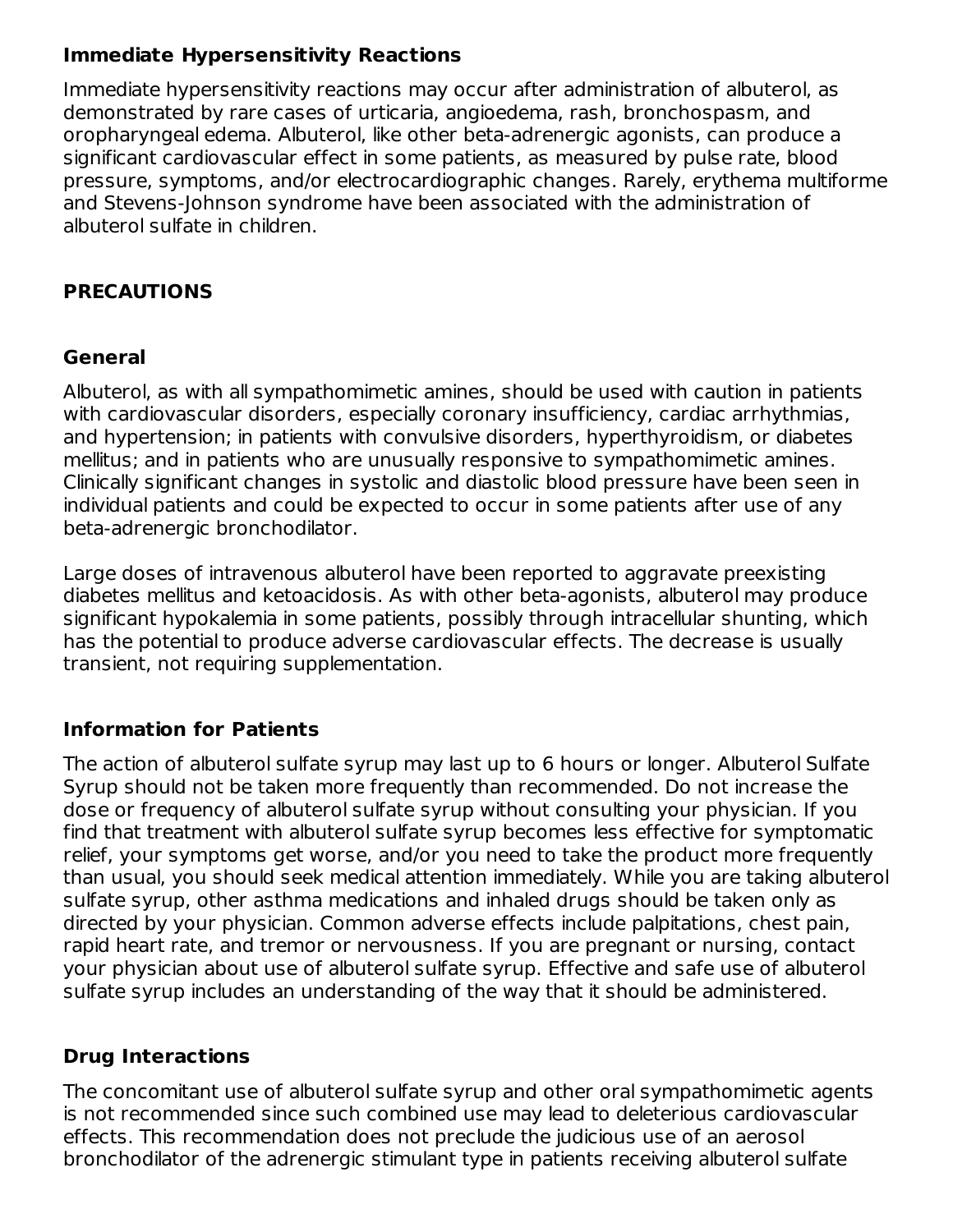syrup. Such concomitant use, however, should be individualized and not given on a routine basis. If regular coadministration is required, then alternative therapy should be considered.

## **Monoamine Oxidase Inhibitors or Tricyclic Antidepressants:**

Albuterol should be administered with extreme caution to patients being treated with monoamine oxidase inhibitors or tricyclic antidepressants, or within 2 weeks of discontinuation of such agents, because the action of albuterol on the vascular system may be potentiated.

## **Beta-Blockers:**

Beta-adrenergic receptor blocking agents not only block the pulmonary effect of betaagonists, such as albuterol sulfate syrup, but may produce severe bronchospasm in asthmatic patients. Therefore, patients with asthma should not normally be treated with beta-blockers. However, under certain circumstances, e.g., as prophylaxis after myocardial infarction, there may be no acceptable alternatives to the use of betaadrenergic blocking agents in patients with asthma. In this setting, cardioselective betablockers could be considered, although they should be administered with caution.

## **Diuretics:**

The ECG changes and/or hypokalemia that may result from the administration of nonpotassium-sparing diuretics (such as loop or thiazide diuretics) can be acutely worsened by betaagonists, especially when the recommended dose of the beta-agonist is exceeded. Although the clinical significance of these effects is not known, caution is advised in the coadministration of beta-agonists with nonpotassium-sparing diuretics.

## **Digoxin:**

Mean decreases of 16% to 22% in serum digoxin levels were demonstrated after singledose intravenous and oral administration of albuterol, respectively, to normal volunteers who had received digoxin for 10 days. The clinical significance of these findings for patients with obstructive airway disease who are receiving albuterol and digoxin on a chronic basis is unclear. Nevertheless, it would be prudent to carefully evaluate the serum digoxin levels in patients who are currently receiving digoxin and albuterol.

## **Carcinogenesis, Mutagenesis, Impairment of Fertility**

In a 2-year study in Sprague-Dawley rats, albuterol sulfate caused a significant doserelated increase in the incidence of benign leiomyomas of the mesovarium at dietary doses of 2.0, 10, and 50 mg/kg (approximately  $\frac{1}{2}$ , 2, and 10 times, respectively, the maximum recommended daily oral dose for adults and children, on a mg/m <sup>2</sup> basis). In another study this effect was blocked by the coadministration of propranolol, a nonselective beta-adrenergic antagonist. In an 18-month study in CD-1 mice albuterol sulfate showed no evidence of tumorigenicity at dietary doses of up to 500 mg/kg (approximately 60 times the maximum recommended daily oral dose for adults and children on a mg/m  $^2$  basis). In a 22-month study in the Golden hamster albuterol sulfate showed no evidence of tumorigenicity at dietary doses of up to 50 mg/kg (approximately 8 times the maximum recommended daily oral dose for adults and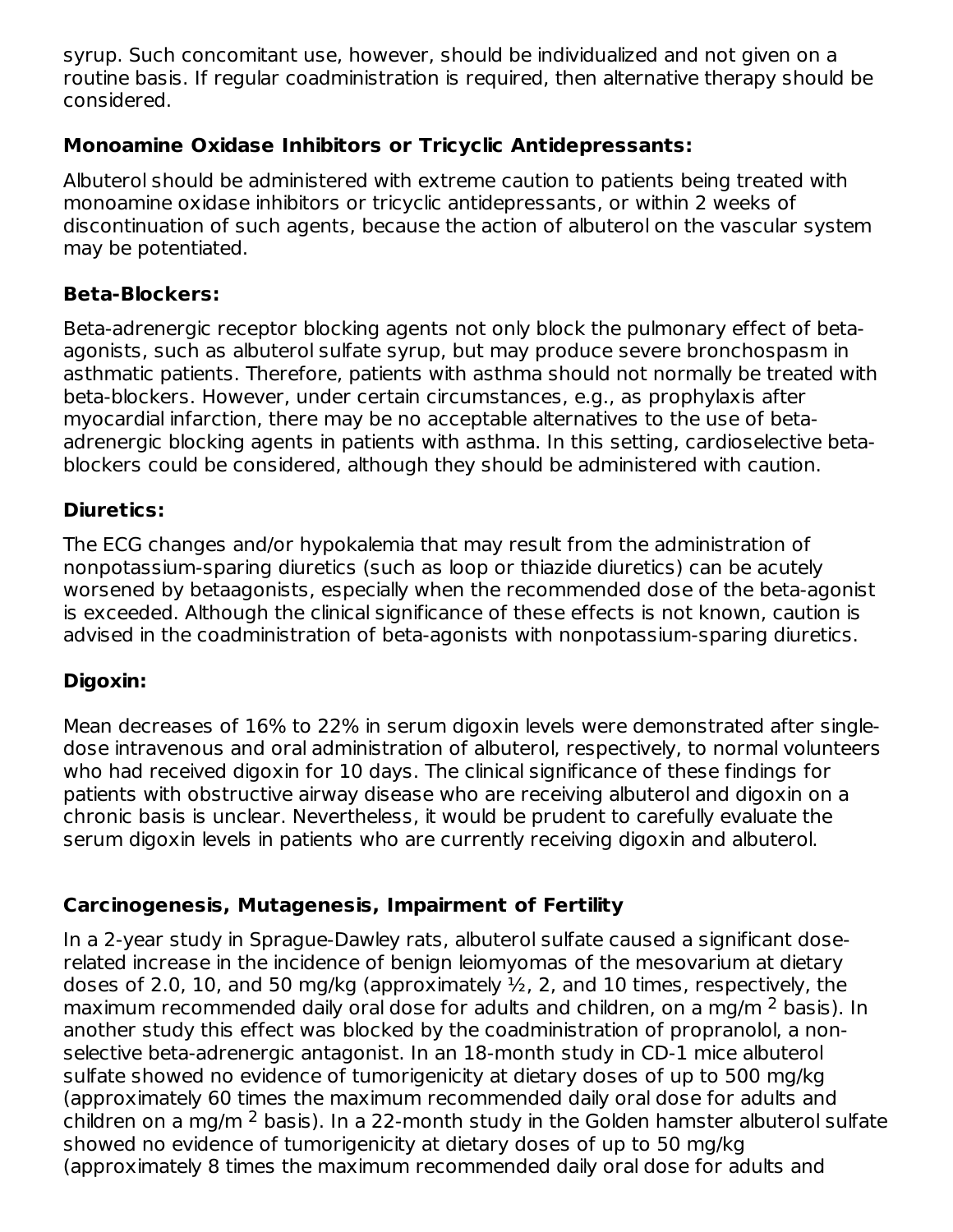children on a mg/m  $^2$  basis).

Albuterol sulfate was not mutagenic in the Ames test with or without metabolic activation using tester strains S. typhimurium TA1537, TA1538, and TA98 or E. coli WP2, WP2uvrA, and WP67. No forward mutation was seen in yeast strain S. cerevisiae S9 nor any mitotic gene conversion in yeast strain S. cerevisiae JD1 with or without metabolic activation. Fluctuation assays in S. typhimurium TA98 and E. coli WP2, both with metabolic activation, were negative. Albuterol sulfate was not clastogenic in a human peripheral lymphocyte assay or in an AH1 strain mouse micronucleus assay at intraperitoneal doses of up to 200 mg/kg.

Reproduction studies in rats demonstrated no evidence of impaired fertility at oral doses up to 50 mg/kg (approximately 15 times the maximum recommended daily oral dose for adults on a mg/m <sup>2</sup> basis).

## **Pregnancy**

Teratogenic Effects Pregnancy Category C

Albuterol has been shown to be teratogenic in mice. A study in CD-1 mice at subcutaneous (sc) doses of 0.025, 0.25, and 2.5 mg/kg (approximately 3/1000, 3/100, and 3/10, respectively, the maximum recommended daily oral dose for adults on a mg/m  $2$  basis), showed cleft palate formation in 5 of 111 (4.5%) fetuses at 0.25 mg/kg and in 10 of 108 (9.3%) fetuses at 2.5 mg/kg. The drug did not induce cleft palate formation at the lowest dose, 0.025 mg/kg. Cleft palate also occurred in 22 of 72 (30.5%) fetuses from females treated with 2.5 mg/kg of isoproterenol (positive control) subcutaneously (approximately 3/10 times the maximum recommended daily oral dose for adults on a mg/m <sup>2</sup> basis).

A reproduction study in Stride Dutch rabbits revealed cranioschisis in 7 of 19 (37%) fetuses when albuterol was administered orally at a 50 mg/kg dose (approximately 25 times the maximum recommended daily oral dose for adults on a mg/m  $^2$  basis).

There are no adequate and well-controlled studies in pregnant women. Albuterol should be used during pregnancy only if the potential benefit justifies the potential risk to the fetus.

During worldwide marketing experience, various congenital anomalies, including cleft palate and limb defects, have been rarely reported in the offspring of patients being treated with albuterol. Some of the mothers were taking multiple medications during their pregnancies. No consistent pattern of defects can be discerned, and a relationship between albuterol use and congenital anomalies has not been established.

#### **Use in Labor and Delivery**

Because of the potential for beta-agonist interference with uterine contractility, use of albuterol sulfate syrup for relief of bronchospasm during labor should be restricted to those patients in whom the benefits clearly outweigh the risk.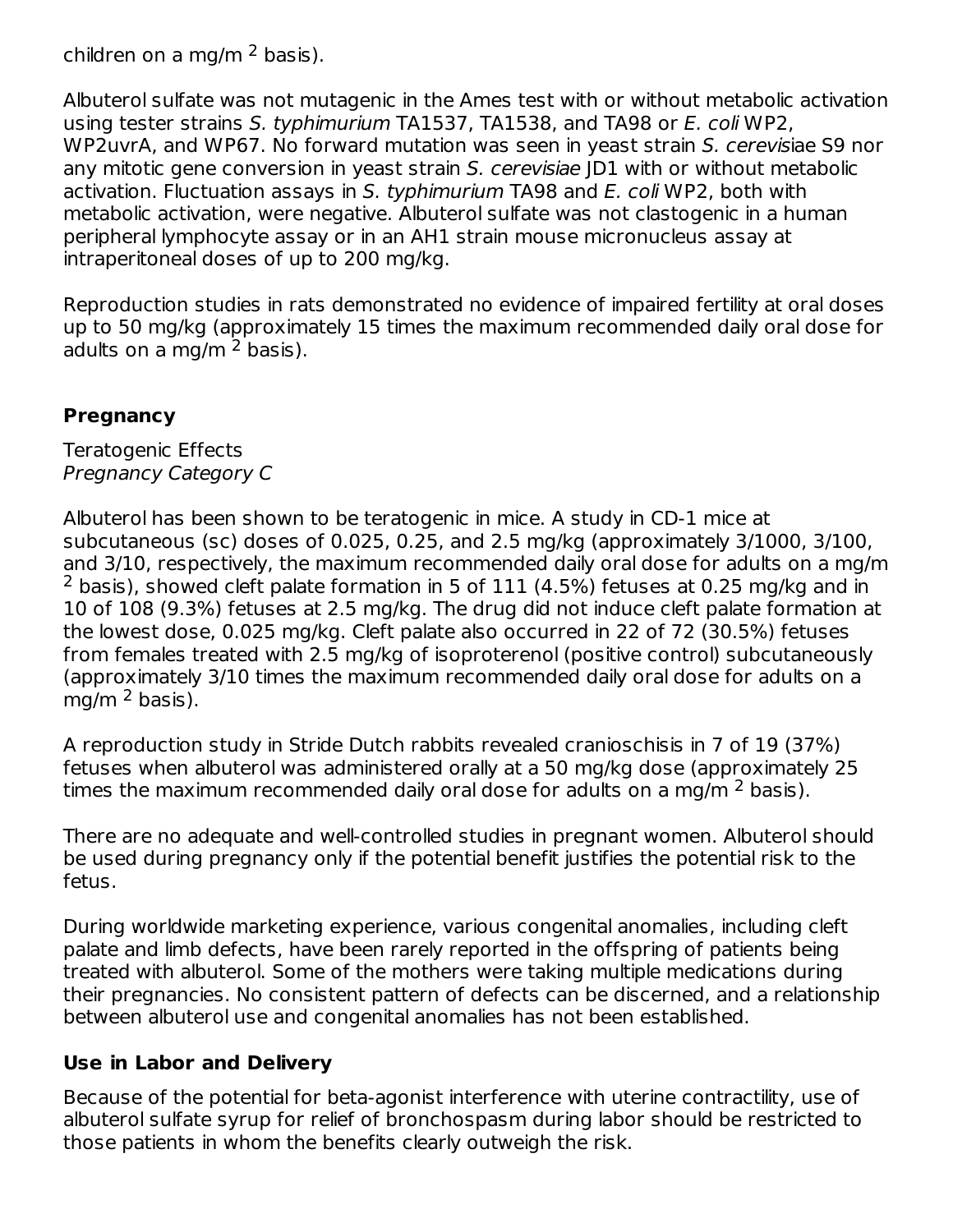**Tocolysis:** Albuterol has not been approved for the management of preterm labor. The benefit:risk ratio when albuterol is administered for tocolysis has not been established. Serious adverse reactions, including maternal pulmonary edema, have been reported during or following treatment of premature labor with beta  $_2$ -agonists, including albuterol.

#### **Nursing Mothers**

It is not known whether this drug is excreted in human milk. Because of the potential for tumorigenicity shown for albuterol in some animal studies, a decision should be made whether to discontinue nursing or to discontinue the drug, taking into account the importance of the drug to the mother.

#### **Pediatric Use**

Safety and effectiveness in children below 2 years of age have not been established.

#### **ADVERSE REACTIONS**

In clinical trials, the most frequent adverse reactions to albuterol sulfate syrup in adults and older children were:

| Reaction               | Percent Incidence |  |
|------------------------|-------------------|--|
| Central nervous system |                   |  |
| <b>Iremor</b>          | 10%               |  |
| Nervousness            | 9%                |  |
| Shakiness              | 9%                |  |
| Headache               | 4%                |  |
| <b>Dizziness</b>       | 3%                |  |
| Hyperactivity          | 2%                |  |
| Excitement             | 2%                |  |
| Sleeplessness          | 1%                |  |
| Disturbed sleep        | $< 1\%$           |  |
| Irritable behavior     | $< 1\%$           |  |
| <b>Dilated pupils</b>  | $< 1\%$           |  |
| <b>Weakness</b>        | $< 1\%$           |  |
| Cardiovascular         |                   |  |
| Tachycardia            | 1%                |  |
| Palpitations           | $< 1\%$           |  |
| Sweating               | $< 1\%$           |  |
| Chest pain             | $< 1\%$           |  |
| Ear, nose, and throat  |                   |  |
| Epistaxis              | 1%                |  |
| Gastrointestinal       |                   |  |
| Increased appetite     | 3%                |  |
| Epigastric pain        | $< 1\%$           |  |
| Stomach ache           | $< 1\%$           |  |
| Musculoskeletal        |                   |  |
| Muscle spasm           | $< 1\%$           |  |
| Respiratory            |                   |  |
| Cough                  | $< 1\%$           |  |

Percent Incidence of Adverse Reactions in Adults and Children (6-14 Years of Age)

In clinical trials, the following adverse reactions to albuterol sulfate syrup were noted more frequently in young children 2 to 6 years of age than in older children and adults: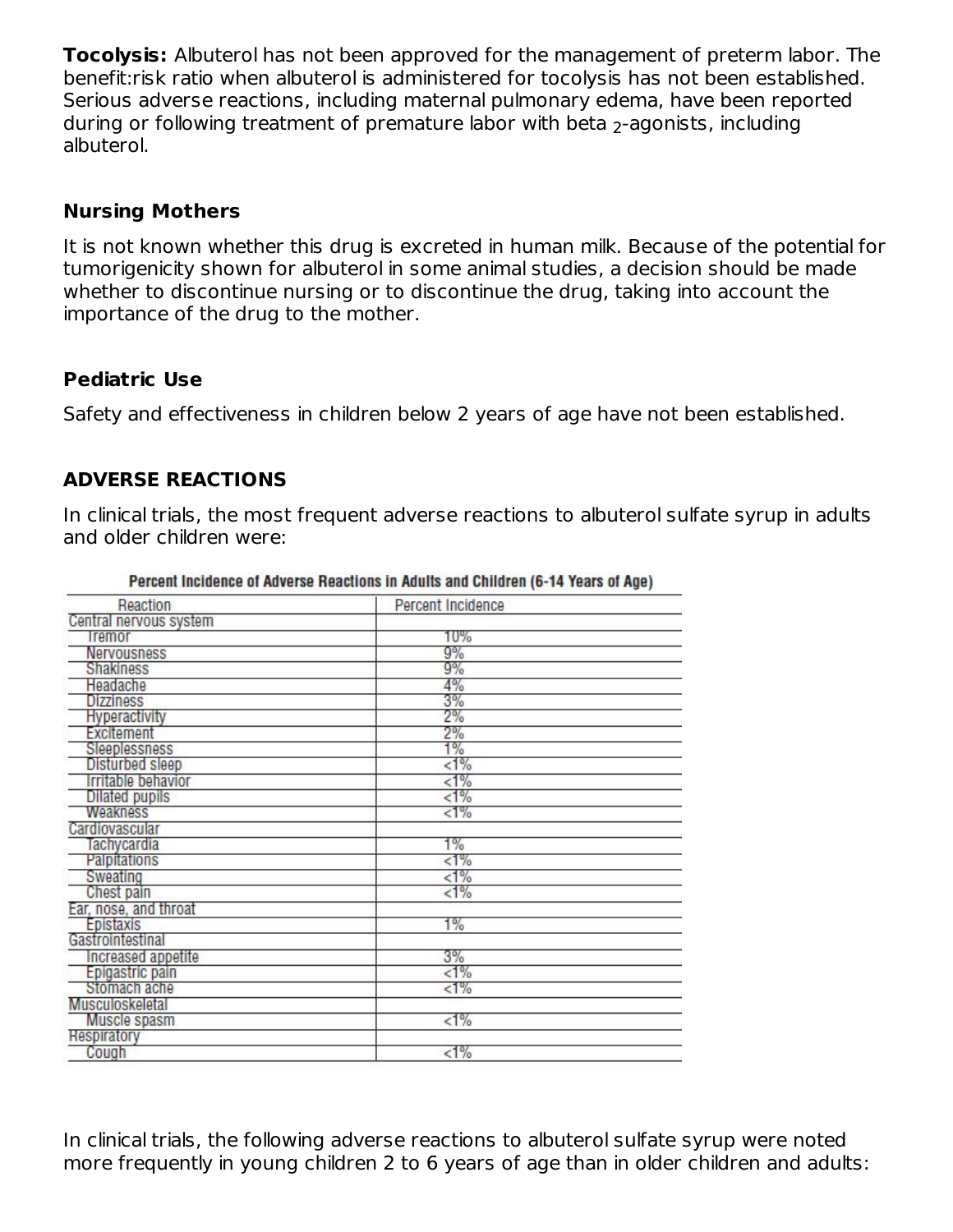| Percent Incidence of Advers e Reactions Noted More Frequently in Children 2 to 6 Years of Age Than |                              |  |  |  |
|----------------------------------------------------------------------------------------------------|------------------------------|--|--|--|
|                                                                                                    | in Older Children and Adults |  |  |  |

| Reaction                  | Percent Incidence |  |
|---------------------------|-------------------|--|
| Central nervous system    |                   |  |
| Excitement                | 20%               |  |
| Nervousness               | 15%               |  |
| Hyperkinesia              | 4%                |  |
| Sleeplessness             | 2%                |  |
| <b>Emotional lability</b> | 1%                |  |
| <b>Fatigue</b>            | $1\%$             |  |
| Cardiovascular            |                   |  |
| Tachycardia               | 2%                |  |
| Pallor                    | $1\%$             |  |
| Gastrointestinal          |                   |  |
| Gastrointestinal symptoms | 2%                |  |
| Loss of Appetite          | 1%                |  |
| Ophthalmologic            |                   |  |
| Conjunctivitis            | 1%                |  |

Cases of urticaria, angioedema, rash, bronchospasm, hoarseness, oropharyngeal edema, and arrhythmias (including atrial fibrillation, supraventricular tachycardia, extrasystoles) have been reported after the use of albuterol sulfate syrup.

In addition, albuterol, like other sympathomimetic agents, can cause adverse reactions such as hypertension, angina, vomiting, vertigo, central nervous system stimulation, unusual taste, and drying or irritation of the oropharynx.

The reactions are generally transient in nature, and it is usually not necessary to discontinue treatment with albuterol sulfate syrup. In selected cases, however, dosage may be reduced temporarily; after the reaction has subsided, dosage should be increased in small increments to the optimal dosage.

#### T **o report SUSPECTED ADVERSE REACTIONS, contact Cosette Pharmaceuticals, Inc. at 1-800-922-1038 or FDA at 1-800-FDA-1088 or www.fda.gov/medwatch.**

## **OVERDOSAGE**

The expected symptoms with overdosage are those of excessive beta-adrenergic stimulation and/or occurrence or exaggeration of any of the symptoms listed under ADVERSE REACTIONS, e.g., seizures, angina, hypertension or hypotension, tachycardia with rates up to 200 beats per minute, arrhythmias, nervousness, headache, tremor, dry mouth, palpitation, nausea, dizziness, fatigue, malaise, and sleeplessness. Hypokalemia may also occur. As with all sympathomimetic medications, cardiac arrest and even death may be associated with abuse of albuterol sulfate syrup. Treatment consists of discontinuation of albuterol sulfate syrup together with appropriate symptomatic therapy. The judicious use of a cardioselective beta-receptor blocker may be considered, bearing in mind that such medication can produce bronchospasm. There is insufficient evidence to determine if dialysis is beneficial for overdosage of albuterol sulfate syrup.

The oral median lethal dose of albuterol sulfate in mice is greater than 2000 mg/kg (approximately 240 times the maximum recommended daily oral dose for adults and children on a mg/m  $^2$  basis). In mature rats the subcutaneous (sc) median lethal dose of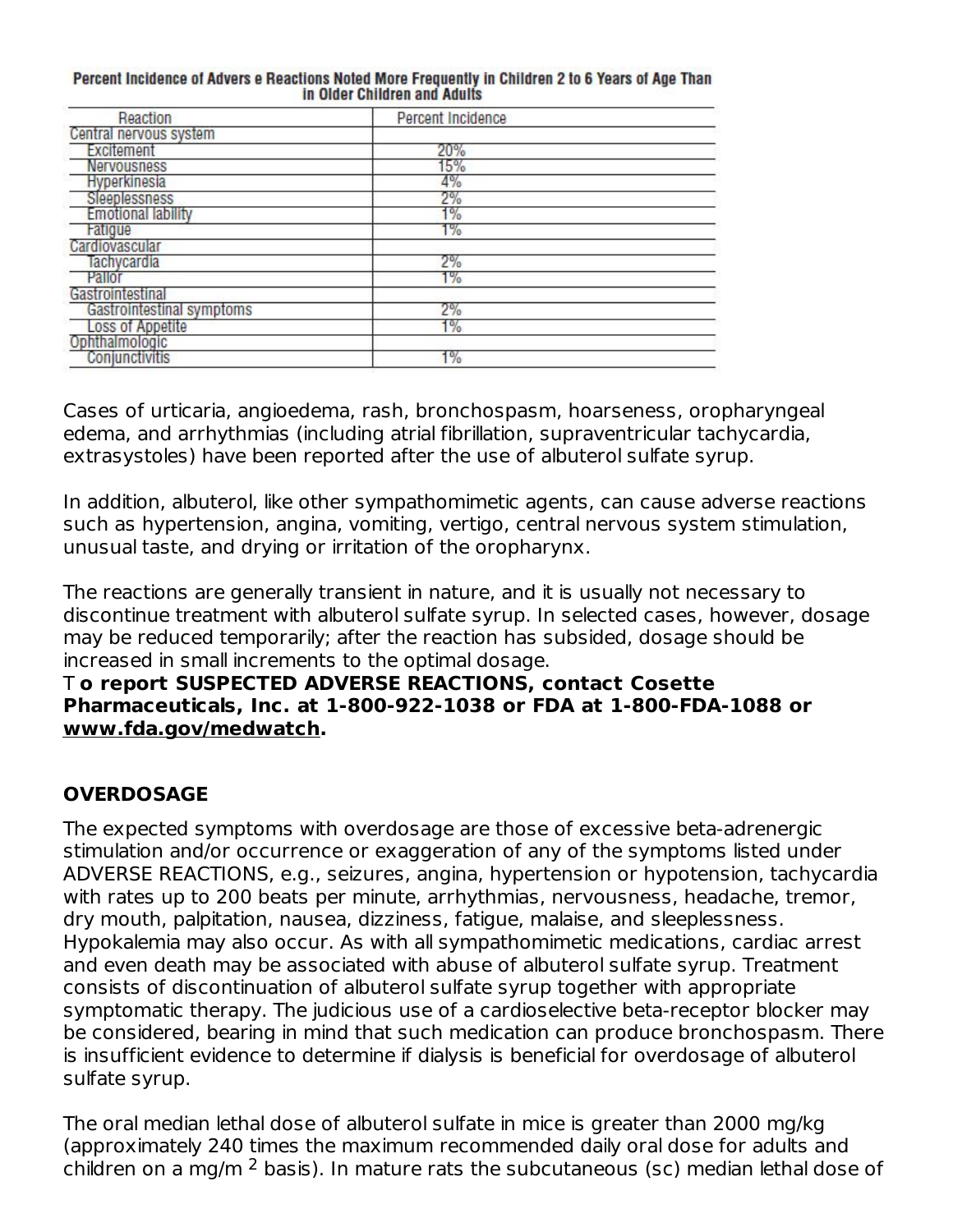albuterol sulfate is approximately 450 mg/kg (approximately 110 times the maximum recommended daily oral dose for adults and children on a mg/m  $^2$  basis). In small young rats the oral median lethal dose is approximately 2000 mg/kg (approximately 480 times the maximum recommended daily oral dose for adults and children on a mg/m  $^2$  basis).

## **DOSAGE AND ADMINISTRATION**

The following dosages of Albuterol Sulfate Syrup are expressed in terms of albuterol base.

## **Usual Dosage**

**Adults and Children Over 14 Years of Age:**The usual starting dosage for adults and children over 14 years of age is 2 mg (1 teaspoonful) or 4 mg (2 teaspoonfuls) three or four times a day.

**Children Over 6 Years to 14 Years of Age:** The usual starting dosage for children over 6 years to 14 years of age is 2 mg (1 teaspoonful) three or four times a day.

**Children 2 to 5 Years of Age:**Dosing in children 2 to 5 years of age should be initiated at 0.1 mg/kg of body weight three times a day. This starting dosage should not exceed 2 mg (1 teaspoonful) three times a day.

## **Dosage Adjustment**

**Adults and Children Over 14 Years of Age:** For adults and children over 14 years of age, a dosage above 4 mg four times a day should be used only when the patient fails to respond. If a favorable response does not occur with the 4-mg initial dosage, it should be cautiously increased stepwise up to a maximum of 8 mg four times a day as tolerated.

**Children Over 6 Years to 14 Years of Age Who Fail to Respond to the Initial Starting Dosage of 2 mg Four Times a Day:**For children over 6 years to 14 years of age who fail to respond to the initial starting dosage of 2 mg four times a day, the dosage may be cautiously increased stepwise, but not to exceed 24 mg/day (given in divided doses).

**Children 2 to 5 Years of Age Who Do Not Respond Satisfactorily to the Initial Dosage:**For children from 2 to 5 years of age who do not respond satisfactorily to the initial starting dosage, the dosage may be increased stepwise to 0.2 mg/kg of body weight three times a day, but not to exceed a maximum of 4 mg (2 teaspoonfuls) given three times a day.

**Elderly Patients and Those Sensitive to Beta-adrenergic Stimulators:**The initial dosage should be restricted to 2 mg three or four times a day and individually adjusted thereafter.

#### **HOW SUPPLIED**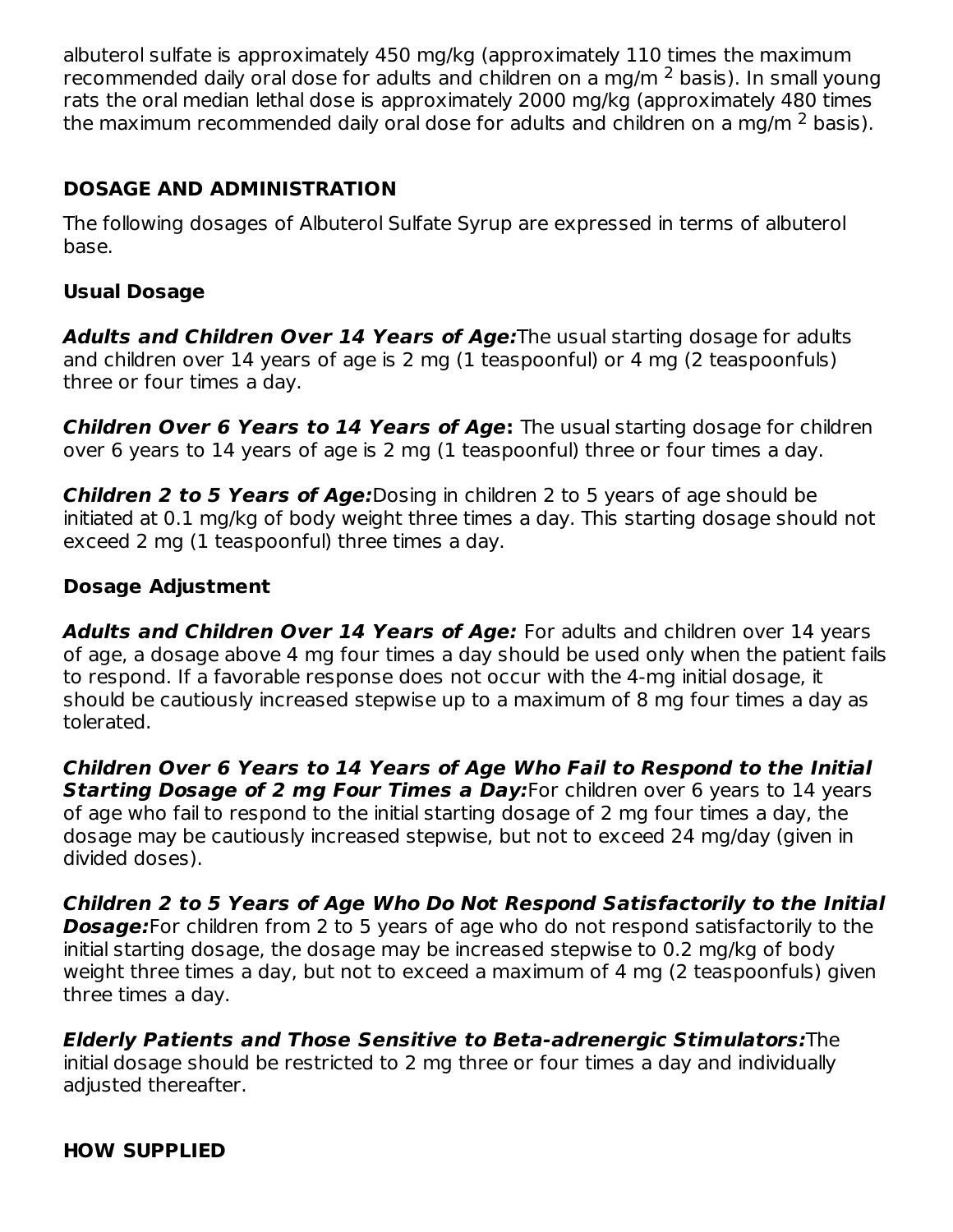Albuterol Sulfate Syrup, a clear, yellow liquid with a strawberry flavor, contains 2 mg of albuterol (present as the sulfate) per 5 mL in bottles of 4 fluid ounces (NDC 0472-0825- 04) and 16 fluid ounces (one pint) (NDC 0472-0825-16).

Store at controlled room temperature 15°-30°C (59°-86°F).

Dispense in a tight, light-resistant container as defined in the USP.

#### **Manufactured by:**

Cosette Pharmaceuticals, Inc. Lincolnton, NC 28092

## **Distributed by:**

Actavis Pharma, Inc. Parsippany, NJ 07054 USA VC7466

Revised: 11/2020 8-0332ACTLNC2



**PRINCIPAL DISPLAY PANEL NDC 0472-0825-16 Albuterol Sulfate Syrup 2 mg\* per 5 mL One Pint (473 mL)**

**Rx Only**

**Cosette Pharmaceuticals, Inc.**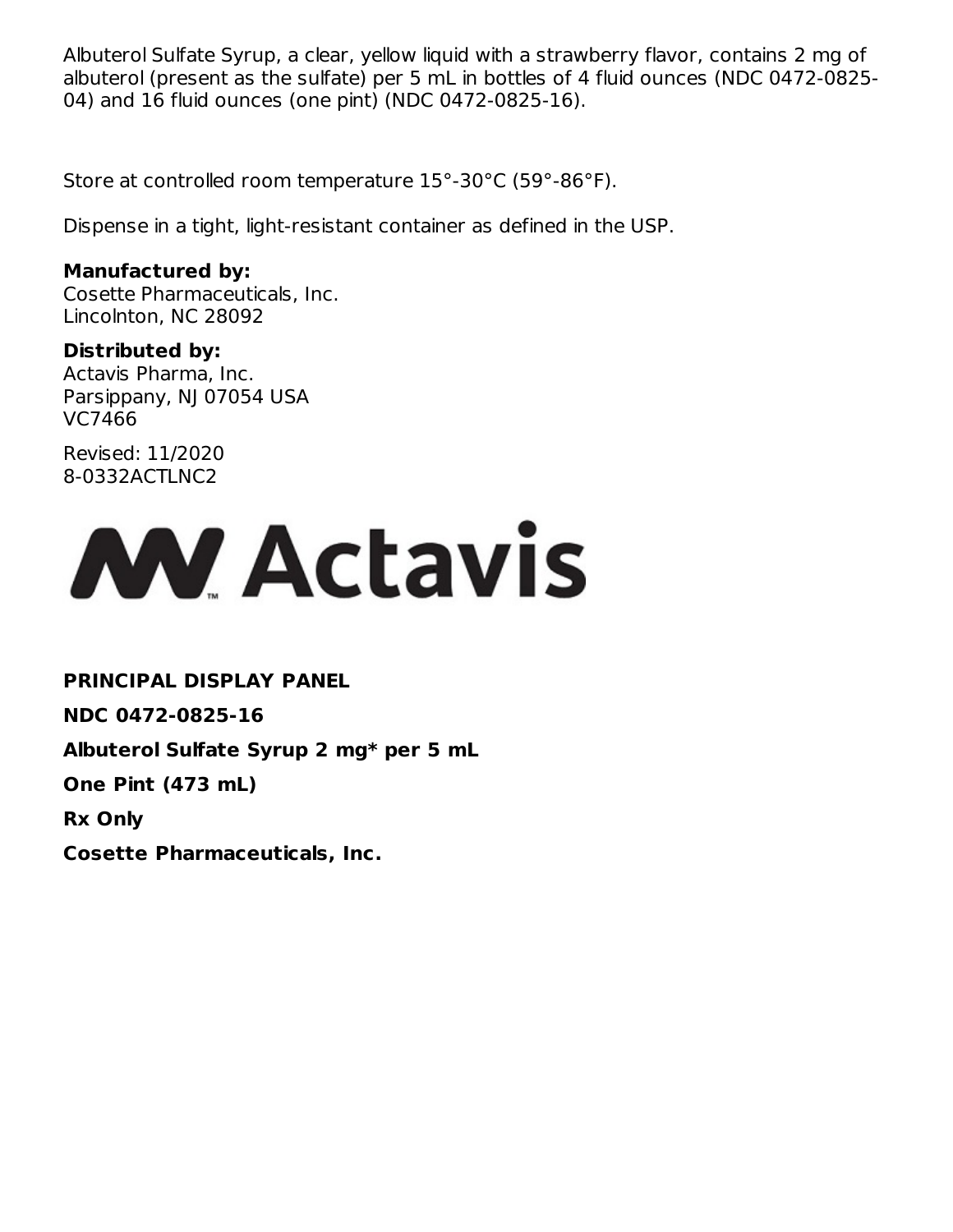

**Rx Only** NDC 0472-0825-16

# Albuterol **Sulfate Syrup**

2 mg\* per 5 mL

One Pint (473 mL) Store at controlled room temperature 15°-30°C (59°-86°F). Dispense in a tight, light-resistant container as defined in the USP. See label or bottom of container for lot number and expiration date. Manufactured by: Cosette Pharmaceuticals, Inc. Lincolnton, NC 28092 Distributed by: Actavis Pharma, Inc. Parsippany,<br>NJ 07054 USA VC7467 Rev. 08/2020 19-33275ACTLNC3





# **ALBUTEROL SULFATE**

albuterol sulfate syrup

| <b>Product Information</b>                                         |                                                                       |  |                           |  |                 |
|--------------------------------------------------------------------|-----------------------------------------------------------------------|--|---------------------------|--|-----------------|
| <b>Product Type</b>                                                | HUMAN PRESCRIPTION DRUG                                               |  | <b>Item Code (Source)</b> |  | NDC:0472-0825   |
| <b>Route of Administration</b>                                     | ORAL                                                                  |  |                           |  |                 |
|                                                                    |                                                                       |  |                           |  |                 |
|                                                                    |                                                                       |  |                           |  |                 |
| <b>Active Ingredient/Active Moiety</b>                             |                                                                       |  |                           |  |                 |
|                                                                    | <b>Ingredient Name</b><br><b>Basis of Strength</b><br><b>Strength</b> |  |                           |  |                 |
| ALBUTEROL SULFATE (UNII: 021SEF3731) (ALBUTEROL - UNII:QF8SVZ843E) |                                                                       |  | <b>ALBUTEROL</b>          |  | 2 mg in 5 mL    |
|                                                                    |                                                                       |  |                           |  |                 |
|                                                                    |                                                                       |  |                           |  |                 |
| <b>Inactive Ingredients</b>                                        |                                                                       |  |                           |  |                 |
|                                                                    | <b>Ingredient Name</b>                                                |  |                           |  | <b>Strength</b> |
| <b>CITRIC ACID MONOHYDRATE (UNII: 2968PHW8QP)</b>                  |                                                                       |  |                           |  |                 |
| FD&C YELLOW NO. 6 (UNII: H77VEI93A8)                               |                                                                       |  |                           |  |                 |
| HYPROMELLOSE, UNSPECIFIED (UNII: 3NXW29V3WO)                       |                                                                       |  |                           |  |                 |
|                                                                    |                                                                       |  |                           |  |                 |